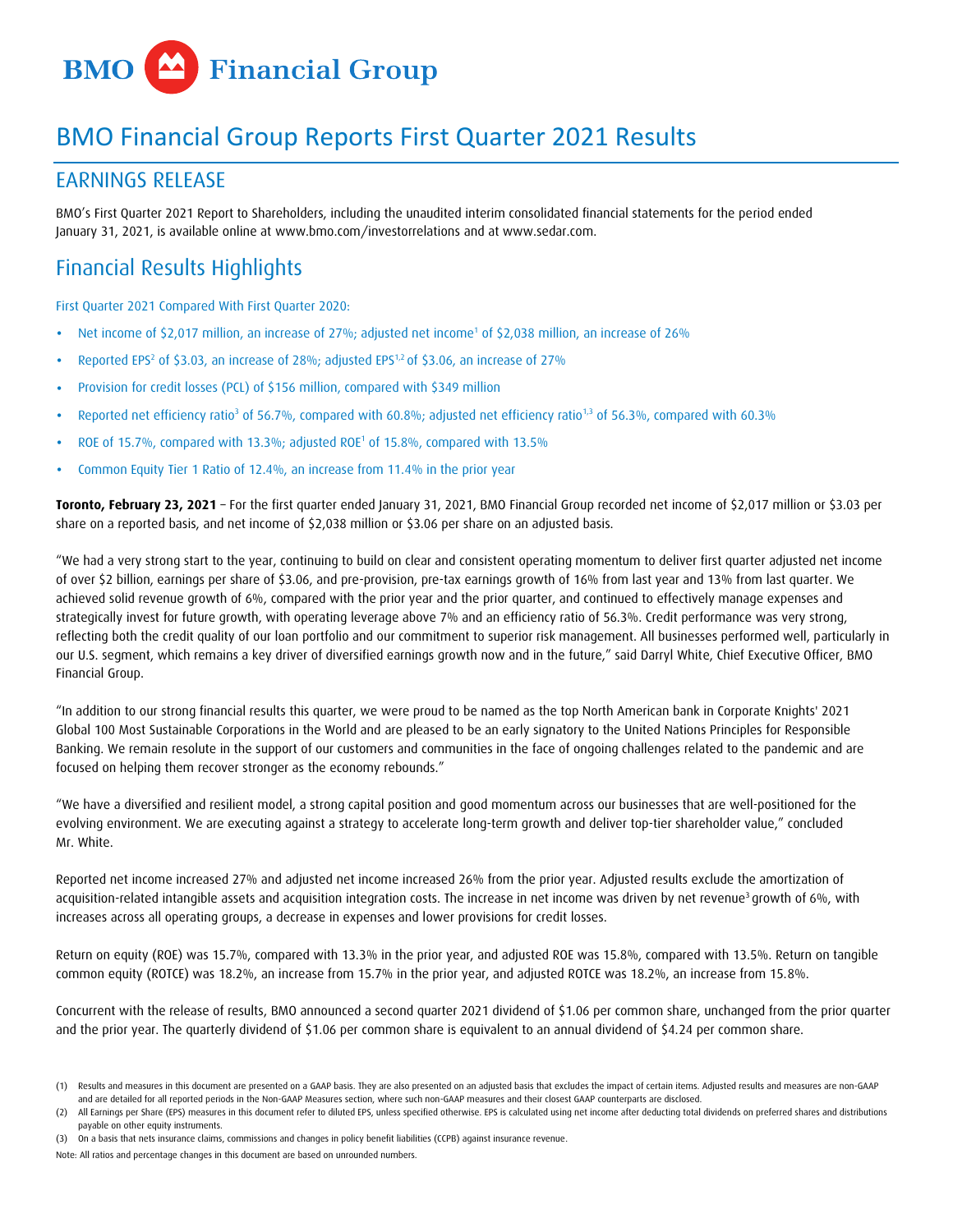# First Quarter Performance Review

#### **Canadian P&C**

Reported and adjusted net income was \$737 million, an increase of \$38 million or 5% from the prior year. Results were driven by higher revenue, with an increase in net interest income, partially offset by a decrease in non-interest revenue, lower expenses and a modest decrease in the provision for credit losses.

During the quarter, Canadian P&C and Visa Canada launched the new BMO eclipse Visa Infinite and BMO eclipse Visa Infinite Privilege credit cards. The new cards are designed to meet the everyday lifestyle needs of Canadians by providing both accelerated earnings on key spending categories and increased flexibility and choice in redemptions.

#### **U.S. P&C**

Reported net income was \$582 million, an increase of \$231 million or 66% from the prior year, and adjusted net income was \$589 million, an increase of \$228 million or 63%.

Reported net income was US\$454 million, an increase of US\$187 million or 70% from the prior year, and adjusted net income was US\$459 million, an increase of US\$184 million or 67%. Results were driven by higher revenue with increases in both net interest income and non-interest revenue, lower expenses and a lower provision for credit losses, primarily due to lower commercial provisions.

During the quarter, we launched BMO EMpower, a five-year, US\$5 billion pledge aimed at addressing key barriers faced by minority businesses, communities and families in the United States. As part of BMO's Purpose to Boldly Grow the Good in business and life, BMO [EMpower](https://our-impact.bmo.com/us/our-practices/community-reinvestment/bmo-empower/) is a series of long-term lending pledges designed to drive meaningful change and champion racial equity.

#### **BMO Wealth Management**

Reported net income was \$358 million, an increase of \$67 million or 23% from the prior year, and adjusted net income was \$366 million, an increase of \$66 million or 22%. Results were driven by higher net revenue, and a modest decrease in expenses and in the provision for credit losses. Traditional Wealth reported net income was \$286 million, an increase of \$77 million or 37%, and adjusted net income was \$294 million, an increase of \$76 million or 35%, driven by higher revenue, primarily reflecting stronger global markets and higher online brokerage revenue. Insurance net income was \$72 million, compared with \$82 million in the prior year.

BMO was recognized by *Investment Week's* Sustainable and ESG Investment Awards, winning Best Sustainable and ESG Research Team for the third consecutive year and Best Sustainable and ESG Equity Fund for its BMO Responsible Global Equity Fund. In addition, we entered into an agreement to divest our private banking business in Hong Kong and Singapore to J. Safra Sarasin Group. The transaction is subject to regulatory approvals and other customary closing conditions and is expected to close in the first half of calendar 2021.

#### **BMO Capital Markets**

Reported net income was \$483 million, an increase of \$127 million or 36% from the prior year, and adjusted net income was \$489 million, an increase of \$127 million or 35%. Results were driven by strong revenue performance in Global Markets, partially offset by higher performance-based expenses, with a modest decrease in the provision for credit losses.

During the quarter, we continued to support clients with our deep industry expertise and insights across different sectors. BMO Capital Markets acted as left lead arranger, joint bookrunner and administrative agent on US\$500 million of senior secured credit facilities for Centerbridge Partners' acquisition and combination of daVinci Payments and North Lane Technologies under Syncapay Inc. We also acted as financial advisor, joint lead arranger and joint bookrunner for Clearlake Capital's and TA Associates' portfolio company, Ivanti Software, on \$1.8 billion of acquisition financing of MobileIron and Pulse Secure.

#### **Corporate Services**

Corporate Services reported and adjusted net loss for the quarter was \$143 million, compared with a net loss of \$105 million in the prior year. Results decreased, primarily due to higher expenses and the impact of a favourable tax rate in the prior year.

Adjusted results in this First Quarter Performance Review section are non-GAAP amounts or non-GAAP measures. Please refer to the Non-GAAP Measures section.

The order in which the impact on net income is discussed in this section, and elsewhere in the MD&A, follows the order of revenue, expenses and provision for credit losses, regardless of their relative impact.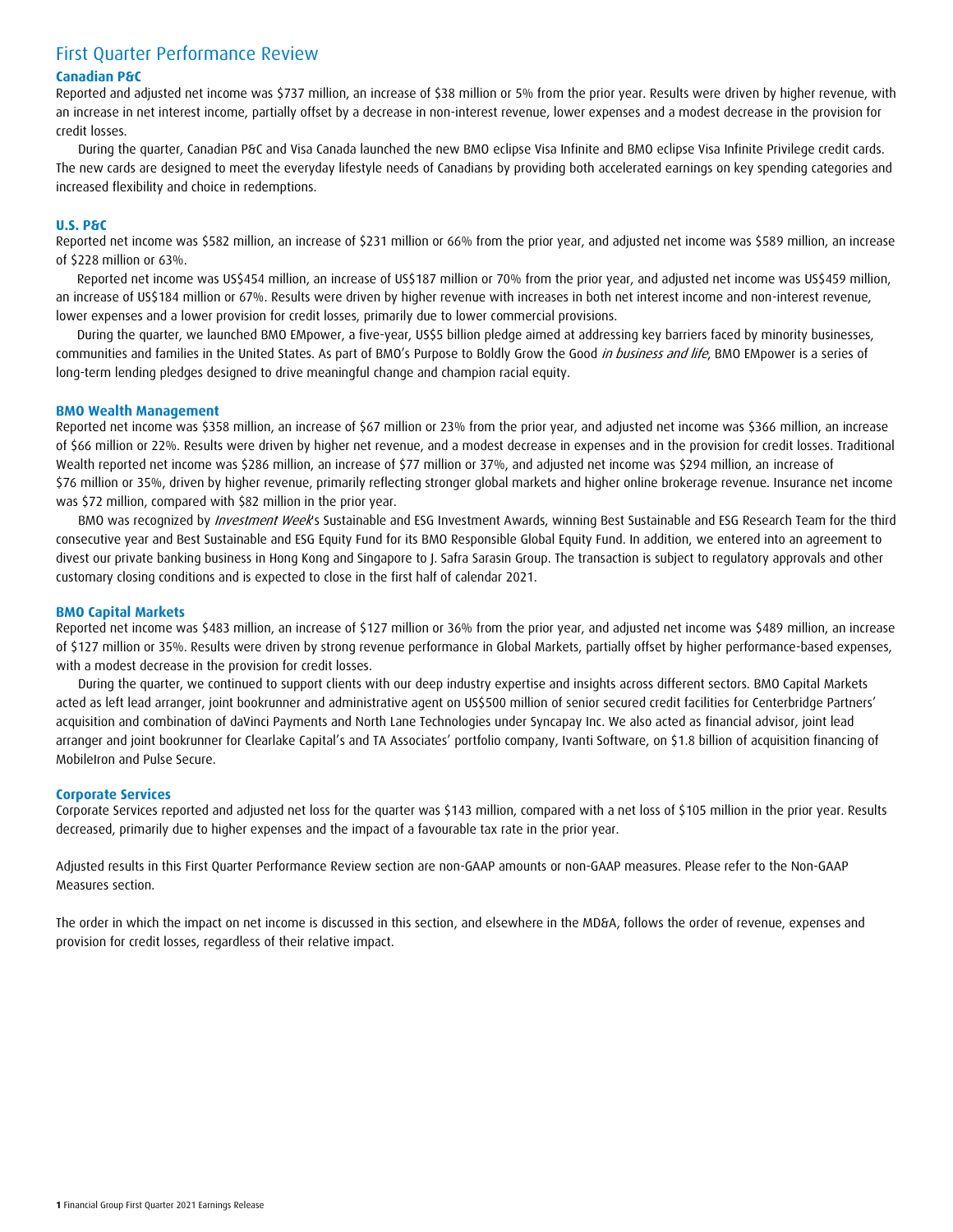#### **Capital**

BMO's Common Equity Tier 1 (CET1) Ratio was 12.4% as at January 31, 2021. The CET1 Ratio increased from 11.9% in the prior quarter, driven by strong internal capital generation and other net positive changes, including lower risk-weighted assets.

#### **Credit Quality**

Total provision for credit losses was \$156 million, a decrease of \$193 million from the prior year. The total provision for credit losses ratio was 14 basis points, compared with 31 basis points in the prior year. The provision for credit losses on impaired loans was \$215 million, a decrease of \$109 million from \$324 million in the prior year, largely due to lower commercial provisions in U.S. P&C. The provision for credit losses on impaired loans ratio was 19 basis points, compared with 29 basis points in the prior year. There was a \$59 million recovery of the provision for credit losses on performing loans in the current quarter, compared with a \$25 million provision in the prior year. The \$59 million recovery of the provision for credit losses on performing loans reflects an improving economic outlook and positive credit migration, largely offset by the impact of the uncertain environment on credit conditions, including an increased adverse scenario weight. Refer to the Accounting Policies and Critical Accounting Estimates section and Note 3 in our unaudited interim consolidated financial statements for further information on the allowance for credit losses as at January 31, 2021.

#### **Regulatory Filings**

BMO's continuous disclosure materials, including interim filings, annual Management's Discussion and Analysis and audited annual consolidated financial statements, Annual Information Form and Notice of Annual Meeting of Shareholders and Proxy Circular, are available on our website at www.bmo.com/investorrelations, on the Canadian Securities Administrators' website at www.sedar.com, and on the EDGAR section of the U.S. Securities and Exchange Commission's website at [www.sec.gov.](http://www.sec.gov/) Information contained in or otherwise accessible through our website [\(www.bmo.com\)](http://www.bmo.com/), or any third party websites mentioned herein, does not form part of this document.

#### **Caution**

The extent to which the COVID-19 pandemic impacts BMO's business, results of operations, reputation and financial performance and condition, including its regulatory capital and liquidity ratios, and credit ratings, as well as its impact on our customers, competitors and trading exposures, and the potential for loss from higher credit, counterparty and mark-to-market losses will depend on future developments, which are highly uncertain and cannot be predicted, including the scope, severity and duration of the pandemic and actions taken by governments, and governmental and regulatory authorities, which could vary by country and region, and other third parties in response to the pandemic. The COVID-19 pandemic may also impact our ability to achieve, or the timing to achieve, certain previously announced targets, goals and objectives. For additional information, refer to the Impact of COVID-19 section on page 8 and the Top and Emerging Risks That May Affect Future Results section on page 28 in our First Quarter 2021 Report to Shareholders.

The foregoing sections contain forward-looking statements. Please refer to the Caution Regarding Forward-Looking Statements.

**Bank of Montreal uses a unified branding approach that links all of the organization's member companies. Bank of Montreal, together with its subsidiaries, is known as BMO Financial Group. As such, in this document, the names BMO and BMO Financial Group mean Bank of Montreal, together with its subsidiaries.**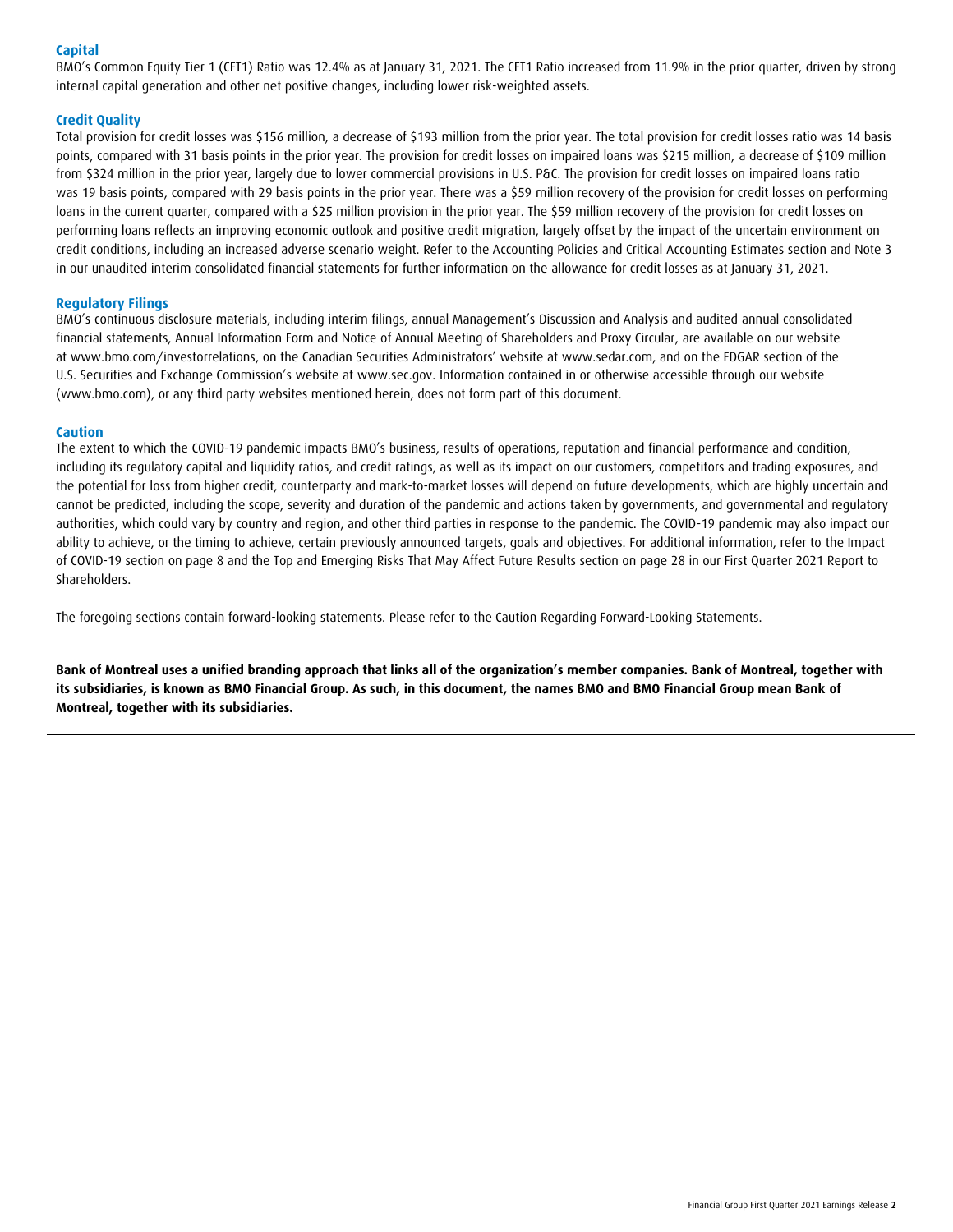### Non-GAAP Measures

Results and measures in this document are presented on a GAAP basis. Unless otherwise indicated, all amounts are in Canadian dollars and have been derived from financial statements prepared in accordance with International Financial Reporting Standards (IFRS). References to GAAP mean IFRS. They are also presented on an adjusted basis that excludes the impact of certain items, as set out in the table below. Please refer to the Foreign Exchange section in our First Quarter 2021 Report to Shareholders for a discussion of the effects of changes in exchange rates on BMO's results. Pre-provision pre-tax earnings (PPPT) is a non-GAAP measure, and is calculated as the difference between revenue, net of insurance claims, commissions and changes in policy benefit liabilities (CCPB), and non-interest expense. Management assesses performance on a reported basis and on an adjusted basis, and considers both to be useful in assessing underlying ongoing business performance. Presenting results on both bases provides readers with a better understanding of how management assesses results. It also permits readers to assess the impact of certain specified items on results for the periods presented, and to better assess results excluding those items that may not be reflective of ongoing results. As such, the presentation may facilitate readers' analysis of trends. Except as otherwise noted, management's discussion of changes in reported results in this document applies equally to changes in the corresponding adjusted results. Adjusted results and measures are non-GAAP and as such do not have standardized meanings under GAAP. They are unlikely to be comparable to similar measures presented by other companies and should not be viewed in isolation from, or as a substitute for, GAAP results.

#### **Non-GAAP Measures** (Canadian \$ in millions, except as noted) **Q1-2021** Q4-2020 Q1-2020 **Reported Results**  Revenue **6,975** 5,986 6,747 Insurance claims, commissions and changes in policy benefit liabilities (CCPB) **(601)** - (716) Revenue, net of CCPB **6,374** 5,986 6,031 Total provision for credit losses **(156)** (432) (349) Non-interest expense **(3,613)** (3,548) (3,669) Income before income taxes **2,605** 2,006 2,013 Provision for income taxes **(588)** (422) (421) Net income **2,017** 1,584 1,592 EPS (\$) **3.03** 2.37 2.37 **Adjusting Items (Pre-tax)** (1) **Contract Contract Contract Contract Contract Contract Contract Contract Contract Contract Contract Contract Contract Contract Contract Contract Contract Contract Contract Contract Contract** Acquisition integration costs (2) **(3)** (3) (3) Amortization of acquisition-related intangible assets (2) **(25)** (30) (29) Adjusting items included in reported pre-tax income **(28)** (33) (32) **Adjusting Items (After tax)** (1) Acquisition integration costs (2) **(2)** (3) (2) Amortization of acquisition-related intangible assets (2) **(19)** (23) (23) Adjusting items included in reported net income after tax **(21)** (26) (25) Impact on EPS (\$) **(0.03)** (0.04) (0.04) **Adjusted Results** Revenue **6,975** 5,986 6,747 Insurance claims, commissions and changes in policy benefit liabilities (CCPB) **(601)** (716) Revenue, net of CCPB **6,374** 5,986 6,031 Total provision for credit losses **(156)** (432) (349) Non-interest expense **(3,585)** (3,515) (3,637) Income before income taxes **2,633** 2,039 2,045 Provision for income taxes **(595)** (429) (428) Net income **2,038** 1,610 1,617 EPS (\$) **3.06** 2.41 2.41

(1) Adjusting items are generally included in Corporate Services, with the exception of the amortization of acquisition-related intangible assets and certain acquisition integration costs, which are charged to the operating groups.

(2) These amounts were charged to the non-interest expense of the operating groups. Before-tax and after-tax amounts for each operating group are provided below.

Adjusted results and measures in this table are non-GAAP amounts or non-GAAP measures.

#### **Summary of Reported and Adjusted Results by Operating Group**

|                                                           |              |                     |           | <b>BMO Wealth</b> | <b>BMO Capital</b> | Corporate       |                   |
|-----------------------------------------------------------|--------------|---------------------|-----------|-------------------|--------------------|-----------------|-------------------|
| (After-tax Canadian \$ in millions)                       | Canadian P&C | <b>U.S. P&amp;C</b> | Total P&C | Management        | Markets            | <b>Services</b> | <b>Total Bank</b> |
| 01-2021                                                   |              |                     |           |                   |                    |                 |                   |
| Reported net income (loss)                                | 737          | 582                 | 1,319     | 358               | 483                | (143)           | 2,017             |
| Acquisition integration costs (1)                         |              |                     |           |                   |                    |                 |                   |
| Amortization of acquisition-related intangible assets (2) |              |                     |           | 8                 |                    |                 | 19                |
| Adjusted net income (loss)                                | 737          | 589                 | 1,326     | 366               | 489                | (143)           | 2,038             |
| 04-2020                                                   |              |                     |           |                   |                    |                 |                   |
| Reported net income (loss)                                | 647          | 324                 | 971       | 320               | 379                | (86)            | 1,584             |
| Acquisition integration costs (1)                         |              |                     |           |                   |                    |                 |                   |
| Amortization of acquisition-related intangible assets (2) |              | 9                   | 10        | 8                 |                    |                 | 23                |
| Adjusted net income (loss)                                | 648          | 333                 | 981       | 328               | 387                | (86)            | 1,610             |
| 01-2020                                                   |              |                     |           |                   |                    |                 |                   |
| Reported net income (loss)                                | 699          | 351                 | 1,050     | 291               | 356                | (105)           | 1,592             |
| Acquisition integration costs (1)                         |              |                     |           |                   |                    |                 |                   |
| Amortization of acquisition-related intangible assets (2) |              | 10                  | 10        | 9                 | 4                  |                 | 23                |
| Adjusted net income (loss)                                | 699          | 361                 | 1,060     | 300               | 362                | (105)           | 1,617             |

(1) KGS-Alpha and Clearpool acquisition integration costs before tax amounts of \$3 million in each of Q1-2021, Q4-2020 and Q1-2020 are included in non-interest expense in BMO Capital Markets. (2) Amortization of acquisition-related intangible assets before tax is charged to the non-interest expense of the operating groups. Canadian P&C amounts of \$nil in Q1-2021, \$1 million in Q4-2020, and \$nil in Q1-2020. U.S. P&C amounts of \$9 million in Q1-2021 and \$13 million in both Q4-2020 and Q1-2020. BMO Wealth Management amounts of \$10 million in both Q1-2021 and Q4-2020, and \$11 million in Q1-2020. BMO Capital Markets amounts of \$6 million in both Q1-2021 and Q4-2020, and \$5 million in Q1-2020.

Adjusted results and measures in this table are non-GAAP amounts or non-GAAP measures.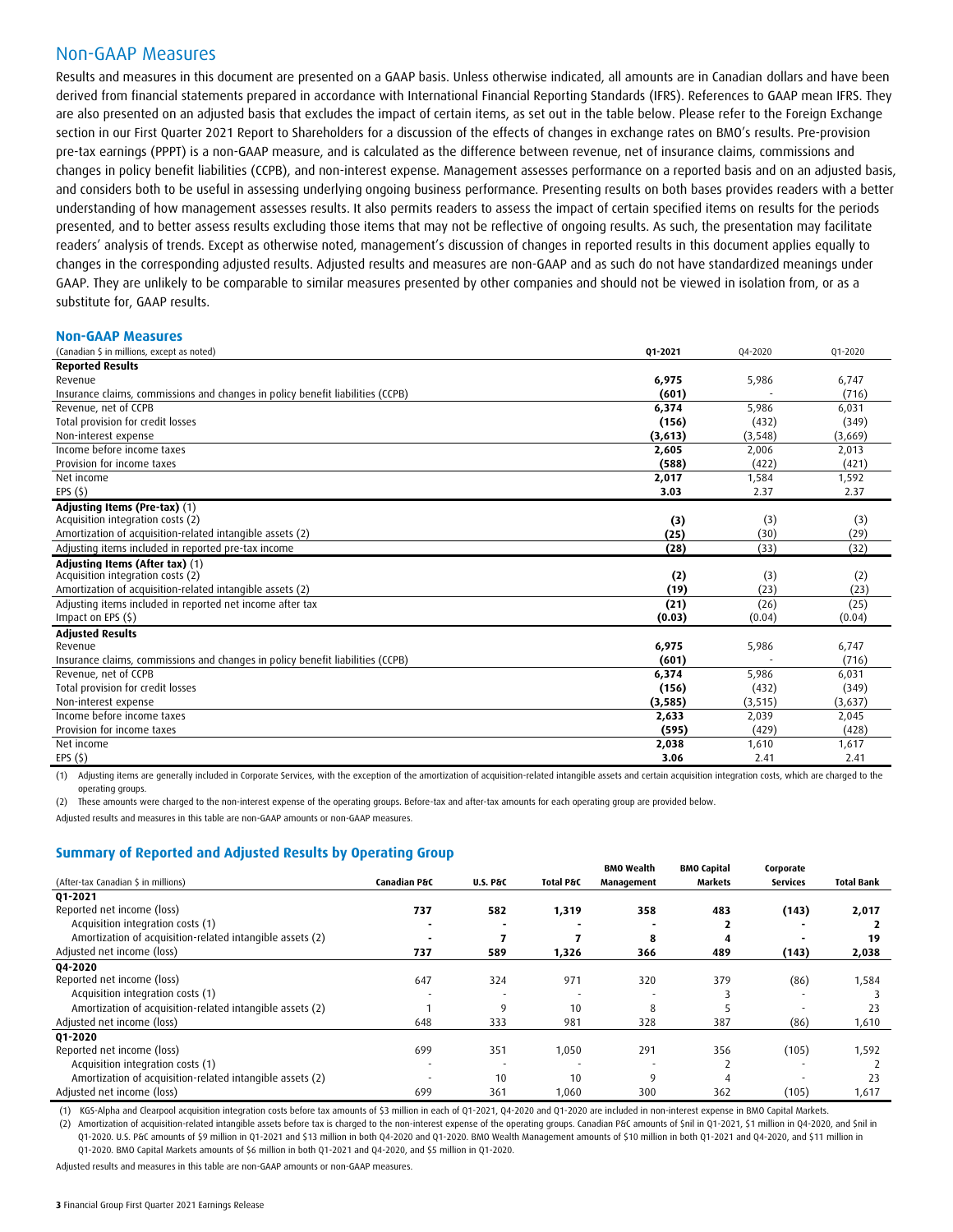# Caution Regarding Forward-Looking Statements

Bank of Montreal's public communications often include written or oral forward-looking statements. Statements of this type are included in this document, and may be included in other filings with Canadian securities regulators or the U.S. Securities and Exchange Commission, or in other communications. All such statements are made pursuant to the "safe harbor" provisions of, and are intended to be forward-looking statements under, the United States Private Securities Litigation Reform Act of 1995 and any applicable Canadian securities legislation. Forward-looking statements in this document may include, but are not limited to, statements with respect to our objectives and priorities for fiscal 2021 and beyond, our strategies or future actions, our targets, expectations for our financial condition or share price, the regulatory environment in which we operate and the results of or outlook for our operations or for the Canadian, U.S. and international economies, our response to the COVID-19 pandemic and its expected impact on our business, operations, earnings, results, and financial performance and condition, as well as its impact on our customers, competitors, reputation and trading exposures, and include statements of our management. Forward-looking statements are typically identified by words such as "will", "would", "should", "believe", "axpect", "anticipate", "project", "intend", "estimate", "plan", "goal", "target", "may" and "could."

By their nature, forward-looking statements require us to make assumptions and are subject to inherent risks and uncertainties, both general and specific in nature. There is significant risk that predictions, forecasts, conclusions or projections will not prove to be accurate, that our assumptions may not be correct, and that actual results may differ materially from such predictions, forecasts, conclusions or projections. The uncertainty created by the COVID-19 pandemic has heightened this risk given the increased challenge in making assumptions, predictions, forecasts, conclusions or projections. We caution readers of this document not to place undue reliance on our forward-looking statements, as a number of factors – many of which are beyond our control and the effects of which can be difficult to predict – could cause actual future results, conditions, actions or events to differ materially from the targets, expectations, estimates or intentions expressed in the forward-looking statements.

The future outcomes that relate to forward-looking statements may be influenced by many factors, including but not limited to: the severity, duration and spread of the COVID-19 pandemic, its impact on local, national or international economies, and its heightening of certain risks that may affect our future results; the possible impact on our business and operations of outbreaks of disease or illness that affect local, national or international economies; general economic and market conditions in the countries in which we operate; information, privacy and cyber security, including the threat of data breaches, hacking, identity theft and corporate espionage, as well as the possibility of denial of service resulting from efforts targeted at causing system failure and service disruption; changes in monetary, fiscal, or economic policy, and tax legislation and interpretation; interest rate and currency value fluctuations, as well as benchmark interest rate reforms; technological changes and technology resiliency; political conditions, including changes relating to or affecting economic or trade matters; the Canadian housing market and consumer leverage; climate change and other environmental and social risks; weak, volatile or illiquid capital or credit markets; the level of competition in the qeographic and business areas in which we operate; changes in laws or in supervisory expectations or requirements, including capital, interest rate and liquidity requirements and guidance, and the effect of such changes on funding costs; judicial or regulatory proceedings; the accuracy and completeness of the information we obtain with respect to our customers and counterparties; failure of third parties to comply with their obligations to us; our ability to execute our strategic plans and to complete proposed acquisitions or dispositions, including obtaining regulatory approvals; critical accounting estimates and the effect of changes to accounting standards, rules and interpretations on these estimates; operational and infrastructure risks, including with respect to reliance on third parties; changes to our credit ratings; global capital markets activities; the possible effects on our business of war or terrorist activities; natural disasters and disruptions to public infrastructure, such as transportation, communications, power or water supply; and our ability to anticipate and effectively manage risks arising from all of the foregoing factors.

We caution that the foregoing list is not exhaustive of all possible factors. Other factors and risks could adversely affect our results. For more information, please refer to the discussion in the Risks That May Affect Future Results section, and the sections related to credit and counterparty, market, insurance, liquidity and funding, operational, legal and regulatory, strategic, environmental and social, and reputation risk, in the Enterprise-Wide Risk Management section that starts on page 73 of BMO's 2020 Annual Report, and the Risk Management section on page 28 of our First Quarter 2021 Report to Shareholders, all of which outline certain key factors and risks that may affect our future results. Investors and others should carefully consider these factors and risks, as well as other uncertainties and potential events, and the inherent uncertainty of forward-looking statements. We do not undertake to update any forward-looking statements, whether written or oral, that may be made from time to time by the organization or on its behalf, except as required by law. The forward-looking information contained in this document is presented for the purpose of assisting our shareholders in understanding our financial position as at and for the periods ended on the dates presented, as well as our strategic priorities and objectives, and may not be appropriate for other purposes.

Material economic assumptions underlying the forward-looking statements contained in this document are set out in the Economic Developments and Outlook section on page 18 of BMO's 2020 Annual Report and updated in the Economic Review and Outlook section set forth in our First Quarter 2021 Report to Shareholders, as well as in the Allowance for Credit Losses section on page 114 of BMO's 2020 Annual Report and the Allowance for Credit Losses section set forth in our First Quarter 2021 Report to Shareholders. Assumptions about the performance of the Canadian and U.S. economies, as well as overall market conditions and their combined effect on our business, are material factors we consider when determining our strategic priorities, objectives and expectations for our business. In determining our expectations for economic growth, we primarily consider historical economic data, past relationships between economic and financial variables, changes in government policies, and the risks to the domestic and global economy. Please refer to the Economic Review and Outlook and Allowance for Credit Losses sections in our First Quarter 2021 Report to Shareholders.